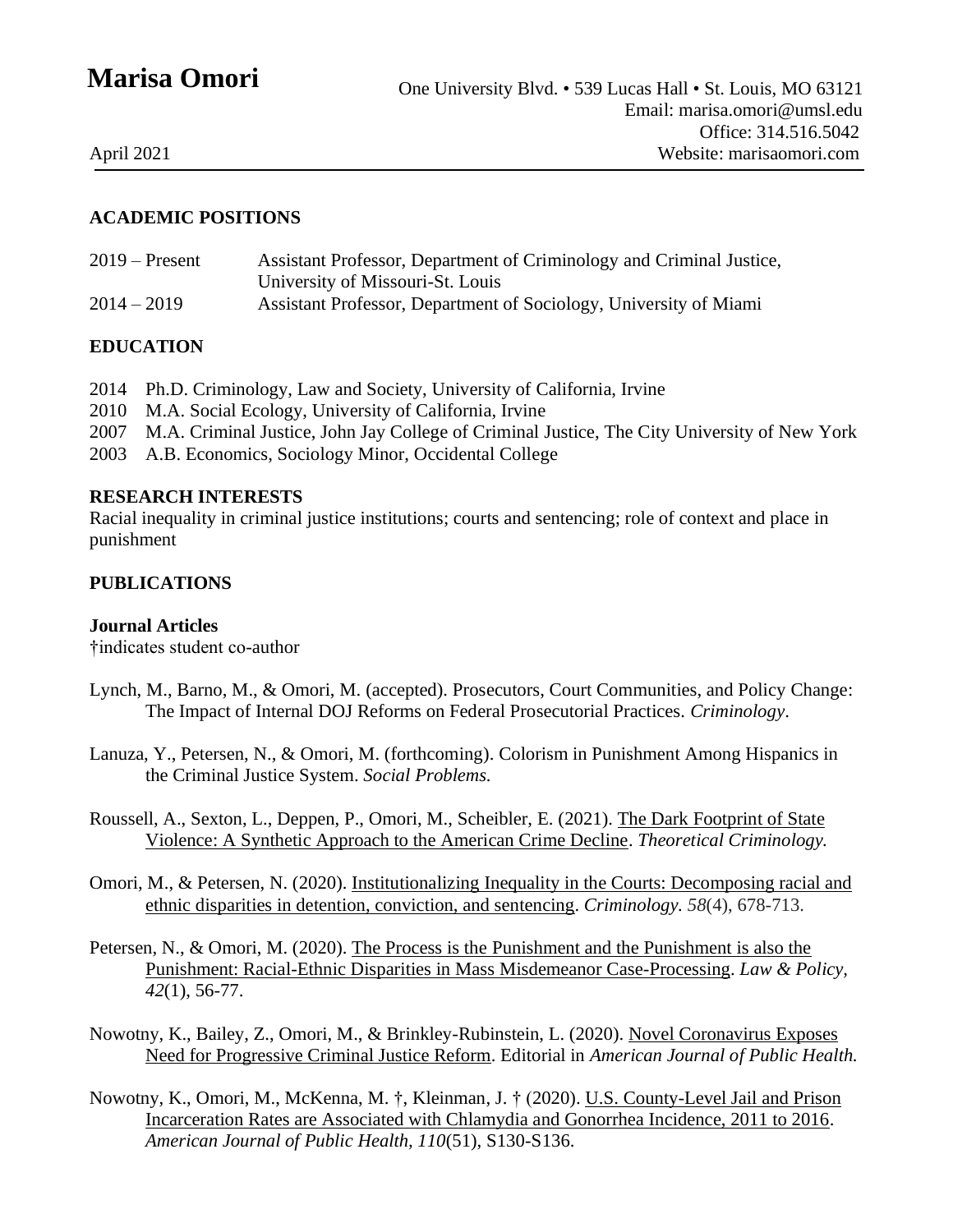- Martinez, B. †, Petersen, N., & Omori, M. (2019). [Time, Money, and Punishment: Institutional Racial-](https://journals.sagepub.com/doi/abs/10.1177/0011128719881600)[Ethnic Inequalities in Pretrial Detention and Case Outcomes.](https://journals.sagepub.com/doi/abs/10.1177/0011128719881600) *Crime and Delinquency*, 66(6-7), 837-863.
- Omori, M. (2019). ["Nickel and dimed" for drug crime: Understanding the cumulative racial inequality](https://www.tandfonline.com/doi/full/10.1080/00380253.2018.1526049)  [process of drug defendants.](https://www.tandfonline.com/doi/full/10.1080/00380253.2018.1526049) *The Sociological Quarterly, 60*(2): 287-313.
- Lautenschlager, R.† & Omori, M. (2019). [Racial threat, social \(dis\)organization and the ecology of](https://www.tandfonline.com/doi/abs/10.1080/07418825.2018.1480792?journalCode=rjqy20)  [police: Towards an ecological understanding of police use-of-force in communities of color.](https://www.tandfonline.com/doi/abs/10.1080/07418825.2018.1480792?journalCode=rjqy20) *Justice Quarterly*, 36(6), 1050-1071.
	- Donal MacNamara Award for Outstanding Journal Publication, Academy of Criminal Justice Sciences
- Dahab, R.† & Omori, M. (2019). [Homegrown Foreigners: The Effects of Christian Nationalism and](https://www.tandfonline.com/doi/full/10.1080/01419870.2018.1506142)  [Nativist Positions on Muslim Civil Liberties.](https://www.tandfonline.com/doi/full/10.1080/01419870.2018.1506142) *Ethnic and Racial Studies, 42*(10), 1727-1746.
- Petersen, N., Omori, M., & Lautenschlager, R.† (2018). [\(Dis\)order in the court: examining](https://www.tandfonline.com/doi/abs/10.1080/07418825.2018.1523448)  [neighborhood disorder prosecutions in Miami-Dade County.](https://www.tandfonline.com/doi/abs/10.1080/07418825.2018.1523448) *Justice Quarterly, 35*(7), 1250- 1279.
- Lynch, M. & Omori, M. (2018). [Crack as Proxy: Aggressive federal drug prosecutions and the](https://onlinelibrary.wiley.com/doi/abs/10.1111/lasr.12348)  [production of Black-White racial inequality.](https://onlinelibrary.wiley.com/doi/abs/10.1111/lasr.12348) *Law & Society Review, 52*(3), 773-809.
- Cancio, R.,† Kuptsevych, A.,† & Omori, M. (2018). [Perpetual war with the brother nation: an analysis](https://www.tandfonline.com/doi/full/10.1080/17526272.2018.1558536)  [of Ukrainian veterans, cultural identity and historical trauma.](https://www.tandfonline.com/doi/full/10.1080/17526272.2018.1558536) *Journal of War and Culture Studies, 13*(3), 219-236.*.*
- Omori, M. (2017). [Spatial dimensions of racial inequality: Neighborhood racial characteristics and](https://journals.sagepub.com/doi/full/10.1177/2153368716648461) [drug sentencing.](https://journals.sagepub.com/doi/full/10.1177/2153368716648461) *Race and Justice*, *7*(1), 35-58.
- Roussell, A. & Omori, M. (2016, equal authorship). [Normalizing desistance: Contextualizing](https://onlinelibrary.wiley.com/doi/full/10.1111/1467-9566.12421)  [marijuana and cocaine use careers in young adults.](https://onlinelibrary.wiley.com/doi/full/10.1111/1467-9566.12421) *Sociology of Health & Illness, 38*(6), 916- 938.
- Lynch, M. & Omori, M. (2014). [Legal change and sentencing norms in the wake of Booker: The](https://onlinelibrary.wiley.com/doi/abs/10.1111/lasr.12070)  [impact of time and place on drug trafficking cases in federal court.](https://onlinelibrary.wiley.com/doi/abs/10.1111/lasr.12070) *Law & Society Review, 48*(2), 411-445.
- Omori, M. (2013). [Moral panics and morality policy: The impact of media, political ideology, drug use](https://journals.sagepub.com/doi/10.1177/0022042613491101)  [and manufacturing on methamphetamine legislation in the United States.](https://journals.sagepub.com/doi/10.1177/0022042613491101) *Journal of Drug Issues*, *43*(4), 517-534.
- Lynch, M., Omori, M., Roussell, A., & Valasik, M. (2013)*.* [Policing the "progressive" city:](https://journals.sagepub.com/doi/abs/10.1177/1362480613476986) The [racialized geography of drug law enforcement.](https://journals.sagepub.com/doi/abs/10.1177/1362480613476986) *Theoretical Criminology, 17*(3), 335-357.
- Smith, S.M., Omori, M., Turner, S. & Jannetta, J. (2012, equal authorship with first author). [Assessing](https://onlinelibrary.wiley.com/doi/abs/10.1111/j.1745-9133.2012.00817.x)  [the Earned Discharge Pilot Project: The importance of context, capacity, and content.](https://onlinelibrary.wiley.com/doi/abs/10.1111/j.1745-9133.2012.00817.x) *Criminology and Public Policy, 11*(2), 381-408.
- Omori, M. & Turner, S. (2012). [Assessing the cost of electronically monitoring high risk sex](https://journals.sagepub.com/doi/abs/10.1177/0011128712466373)  [offenders.](https://journals.sagepub.com/doi/abs/10.1177/0011128712466373) *Crime & Delinquency, 61*(6), 873-894.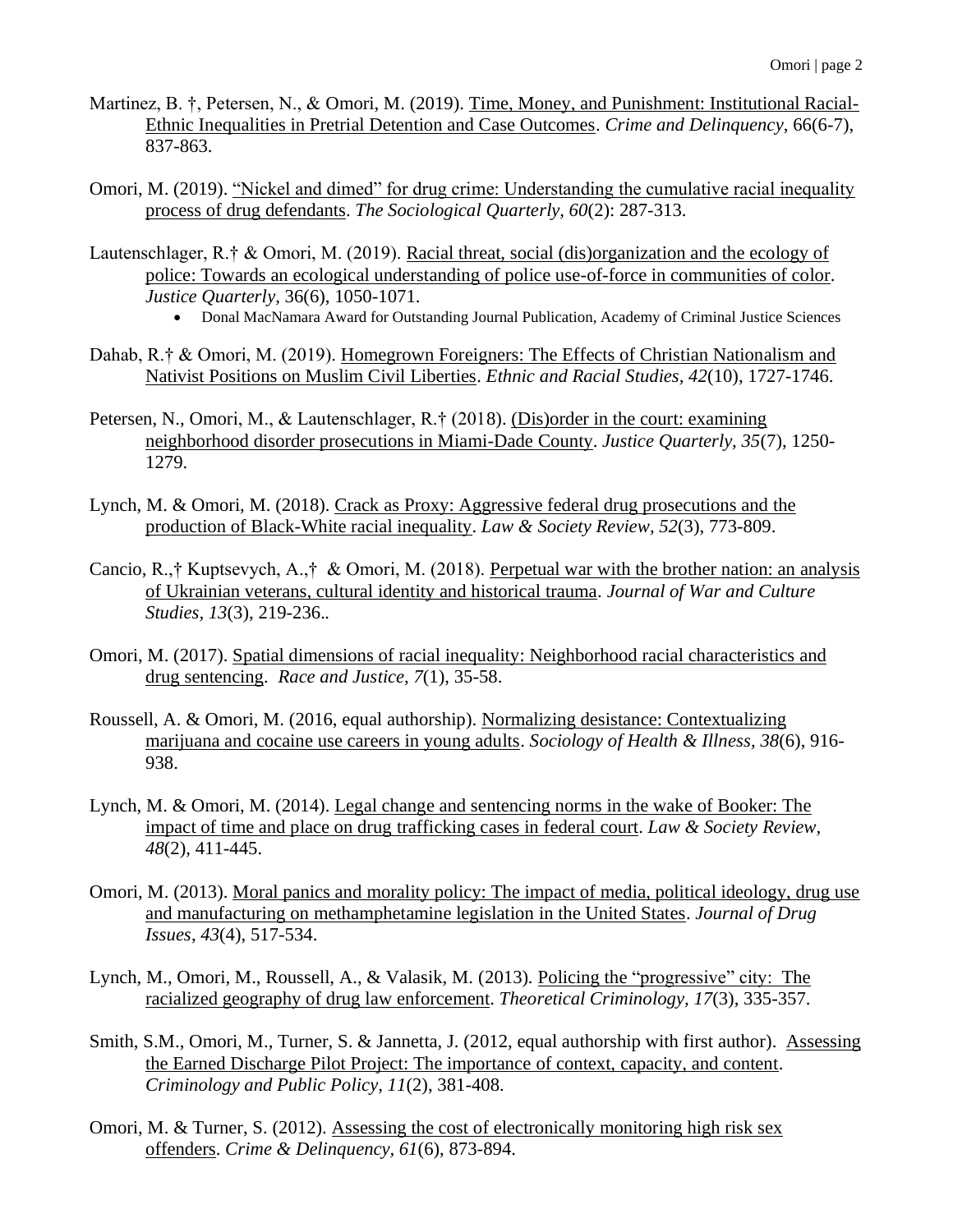#### **Book Chapters, Reviews, Encyclopedia Articles**

- Omori, M. & Hyler, A.S. (2021). [Review of Bonnet, Francois. The Upper Limit: How low-wage work](https://clcjbooks.rutgers.edu/books/the-upper-limit-how-low-wage-work-defines-punishment-and-welfare/)  [defines punishment and welfare.](https://clcjbooks.rutgers.edu/books/the-upper-limit-how-low-wage-work-defines-punishment-and-welfare/) University of California Press. *Rutgers Book Review Journal.*
- Omori, M. & Johnson, O.†. (2019). [Racial inequality in punishment.](https://oxfordre.com/criminology/view/10.1093/acrefore/9780190264079.001.0001/acrefore-9780190264079-e-241) In *Oxford Research Encyclopedia of Criminology and Criminal Justice*, ed. H. Pontell. New York and Oxford: Oxford University Press.
- Omori, M. & Lautenschlager, R.† (2017). [Cumulative disadvantage and the geography of racial](https://www.routledgehandbooks.com/doi/10.4324/9781315410371.ch4)  [inequality.](https://www.routledgehandbooks.com/doi/10.4324/9781315410371.ch4) In Ulmer, J. & Bradley, M. (Eds.) *Punishment Decisions: Locations of Disparity.* Routledge.
- Guinn, K.† & Omori, M. (2016). Review of Ko-Lin Chin and Sheldon X. Zhang. [The Chinese Heroin](https://journals.sagepub.com/doi/abs/10.1177/0020715216667840)  [Trade: Cross-Border Drug Trafficking in Southeast Asia and Beyond.](https://journals.sagepub.com/doi/abs/10.1177/0020715216667840) New York University Press. *International Journal of Comparative Sociology*.
- Omori, M. (2008). Gangs and the War on Terror. In Kontos, L & Brotherton, D.C. (Eds.) *Encyclopedia of Gangs.* Westport, CT: Greenwood Press.
- Omori, M. & Thompkins, D. (2008). The Gangster Disciples. In Kontos, L & Brotherton, D.C. (Eds.) *Encyclopedia of Gangs.* Westport, CT: Greenwood Press.

#### **Peer reviewed conference publications**

Dass, R.†, Petersen., N., Visser, U., & Omori, M. (2020). [It's Not Just Black and White: Classifying](https://www.computerrobotvision.org/proceedings/pdfs/CRV2020-1ugoWdlO2rSdvYvbAocrmh/989100a238/989100a238.pdf)  [Defendant Mugshots based on the Multidimensionality of Race and Ethnicity.](https://www.computerrobotvision.org/proceedings/pdfs/CRV2020-1ugoWdlO2rSdvYvbAocrmh/989100a238/989100a238.pdf) Conference on Computer and Robot Vision (CRV). Ottawa, Canada. p. 238-245. 10.1109/CRV50864.2020.00039

#### **Other Writing**

- Bailey, Z., Nowotny, K,. & Omori, M. (2020). Declaration about COVID-19 in jails for Broward County. ACLU of Broward County.
- Martinez, B. †, Petersen, N., & Omori, M. (2020) How pretrial detention time reinforces racial [inequalities in the criminal justice](https://blogs.lse.ac.uk/usappblog/2020/01/16/how-pretrial-detention-time-reinforces-racial-inequalities-in-the-criminal-justice-system/) system. Blog essay on *LSE United States Centre's American Politics and Policy.*
- Lynch, M. & Omori, M. (2019). *[The Drug War's Aftermath: How Federal Crack Prosecutions Drive](https://lawandsocietyreview.blogspot.com/2019/01/the-drug-wars-aftermath-how-federal.html)  [Institutional Racial Inequality](https://lawandsocietyreview.blogspot.com/2019/01/the-drug-wars-aftermath-how-federal.html)*. Blog essay on *The Life of the Law*.

Petersen, N., Omori, M., Cancio, R.† Johnson, O.† Lautenschlager, R.†, & Martinez, B.† (2018). *[Unequal Treatment: Racial and Ethnic Disparities in Miami-Dade Criminal Justice.](https://www.aclufl.org/en/publications/unequal-treatment-racial-and-ethnic-disparities-miami-dade-criminal-justice)* Report submitted to the ACLU of Florida. Press based on report: [WLRN \(local NPR\),](https://www.wlrn.org/post/new-study-finds-black-hispanics-miami-dade-face-harsher-consequences-criminal-justice-system#stream/0) [WLRN,](https://www.wlrn.org/post/sunpass-problems-marjory-stoneman-douglas-dad-disparities-miami-dade-arrests#stream/0) [CBS,](https://miami.cbslocal.com/video/3902719-executive-director-of-aclu-of-florida-discussed-newly-released-report/) [ABC,](https://www.local10.com/video/aclu-report-finds-miami-dade-criminal-justice-system-is-harsher-on-people-of-color/) [NBC](https://www.nbcmiami.com/news/local/black-defendants-face-harsher-punishments-as-race-ethnicity-impact-miami-dade-justice-decisions-aclu/48549/) [Miami Herald,](https://www.miamiherald.com/latest-news/article215167840.html) [Miami Herald follow-up,](https://www.miamiherald.com/opinion/letters-to-the-editor/article215480970.html) [Miami New Times,](https://www.miaminewtimes.com/news/miami-justice-system-discriminates-against-blacks-aclu-data-shows-10540037) [Daily Business Review](https://www.law.com/dailybusinessreview/2018/07/19/south-florida-attorneys-divided-on-aclu-report-depicting-racially-biased-justice-system-in-miami-dade/?slreturn=20200419103906) [Eleventh Judicial Circuit response](https://www.jud11.flcourts.org/General-Information/Press-Releases/ArtMID/602/ArticleID/3120/Eleventh-Judicial-Circuit-Response-to-ACLU-of-FloridaGreater-Miami-Report-on-Miami-Dade-Criminal-Justice-System) [State Attorney's Office response](http://www.miamisao.com/wp-content/uploads/2018/07/ACLU-REPORT-RESPONSE-PRESS-RELEASE.pdf)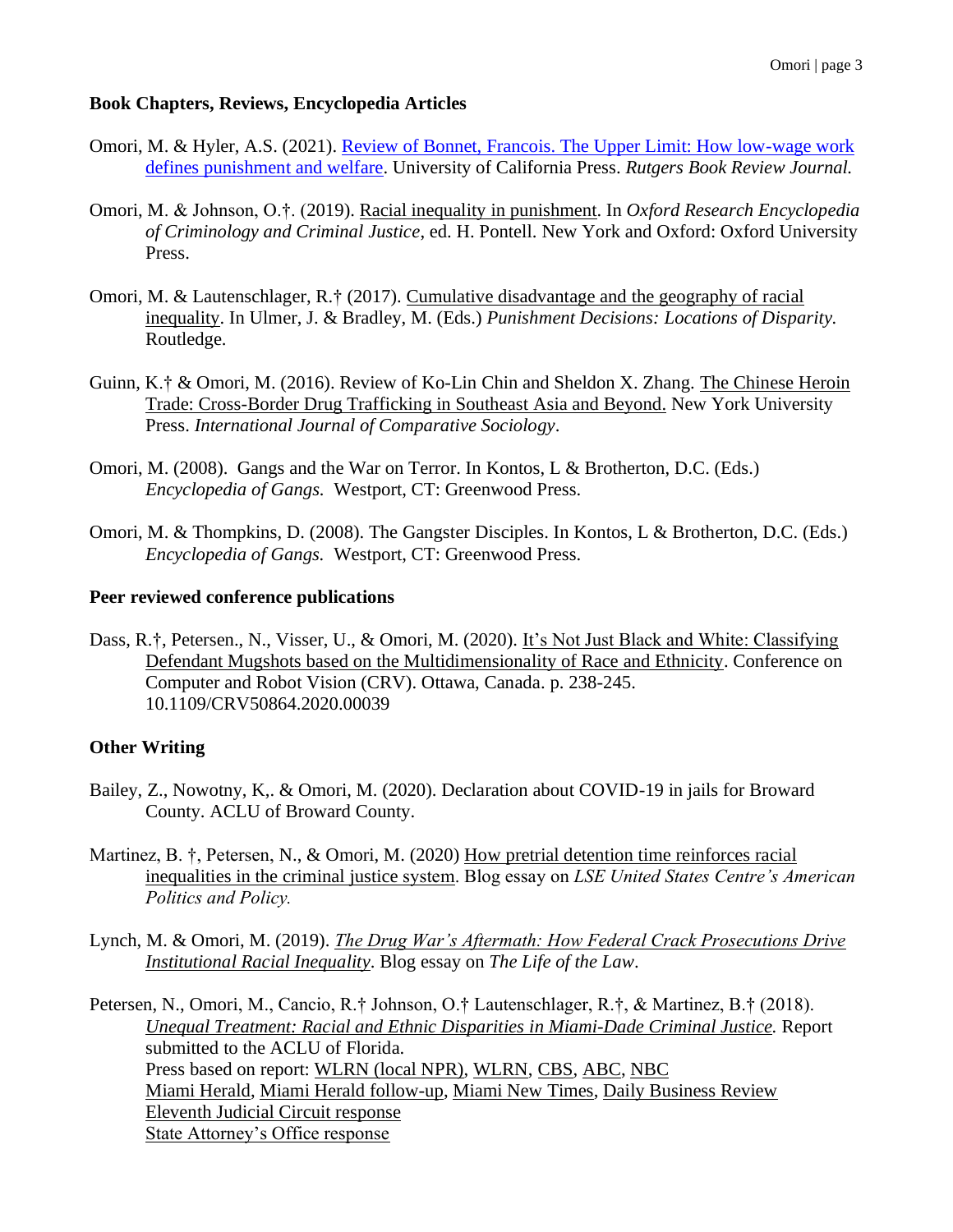- Omori, M., Lautenschlager, R., & Lee, J. (2018, September). *Re-Entry Outcomes in Federal Court: Court-Assisted Re-Entry (CARE) Pilot Program Outcome Follow-Up Evaluation.* Report submitted to the Southern District of Florida
- Omori, M., Lautenschlager, R.,† and Lee, J. (2017, November). *Re-entry outcomes in federal court: Court-Assisted Re-Entry (CARE) Pilot Program Outcome Evaluation.* Report submitted to the Southern District of Florida.
- Omori, M., Lautenschlager, R.,† Lee, J.,† Cancio, R.,† & Martinez, B.† (2016, October). *Understanding re-entry in a federal court context: Court-Assisted Re-Entry (CARE) Pilot Program Implementation Evaluation*. Report submitted to the Southern District of Florida.
- Omori M. (2014, August). *Cumulative racial inequality of drug defendants.* Report submitted to the John Randolph Haynes and Dora Haynes Foundation.
- Lynch, M. & Omori, M. (2014, June). Law on the books and law in action don't always align. Blog essay on *The Life of the Law*: http://www.lifeofthelaw.org/law-on-the-books-and-law-in-actiondont-always-align/
- Lynch, M. & Omori, M. (2012, August). *Legal change and sentencing norms in federal court: An examination of the impact of Booker and Kimbrough decisions.* Report submitted to the National Institute of Justice.
- Maxson, C., Haerle, D., Reid, S., Grebenkemper, J., & Omori, M. (2012, July). *Patterns of youth assaults recorded by DJJ, 2006-2011: A supplemental research report from the study, "Gangs and violence in California's youth correctional facilities".* Report submitted to Supplemental the California Department of Corrections and Rehabilitation's Division of Juvenile Justice.
- Maxson, C., Bradstreet, C., Gascón, D., Gerlinger, J., Grebenkemper, J., Haerle, D., Kang-Brown, J., Mesinas, A.M., Omori, M., Reid, S., & Scott, D. (2011, December). *Gangs and violence in California's youth correctional facilities: A research foundation for developing effective gang policies.* Report submitted to the California Department of Corrections and Rehabilitation's Division of Juvenile Justice.
- Maxson, C., Bradstreet, C., Gascón, D., Gerlinger, J., Grebenkemper, J., Haerle, D., Kang-Brown, J., Omori, M., Reid, S., & Scott, D. (2011, August). *Developing effective gang policies for California's Division of Juvenile Justice: Preliminary findings draft report.* Report submitted to the California Department of Corrections and Rehabilitation's Division of Juvenile Justice.
- Turner, S., Braithwaite, H., Tartar, J., Omori, M. & Kearney, L. (2011, June). *The impact of the California Parole Supervision and Rehabilitation Model (CPSRM) pilot implementation on parole agent attitudes.* Report submitted to the California Department of Corrections and Rehabilitation.
- Omori, M., Reyes, W., Roussell, A., Valasik, M., Diggs, R. & Lynch, M. (2010, March). *Policing in the "progressive" city: Exploring racialized drug arrest practices in San Francisco*. Report submitted to the American Civil Liberties Union.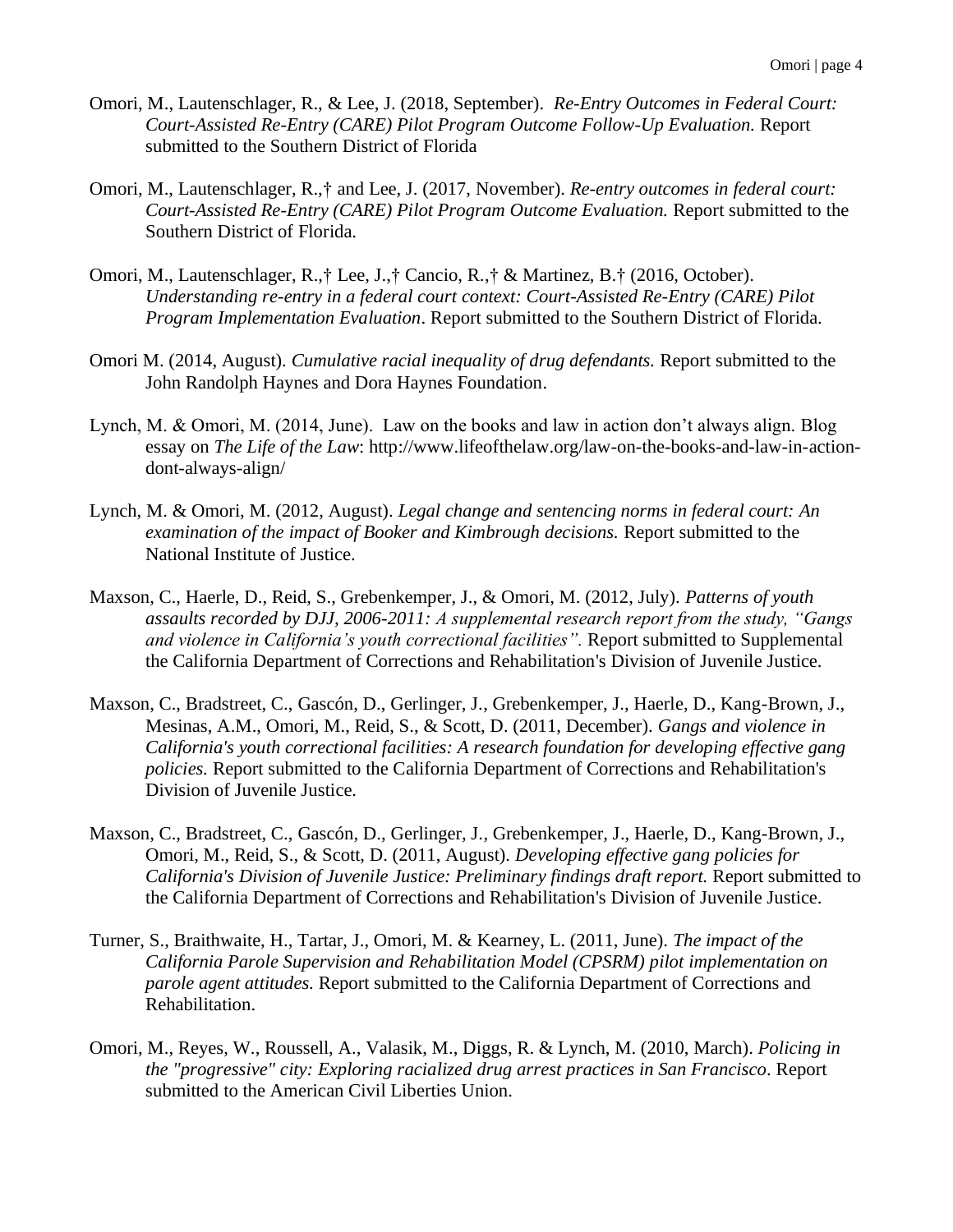## **FELLOWSHIPS, HONORS, AND AWARDS**

#### **Grants and Fellowships**

| 2021          | PI (with Don Stemen, Beth Huebner, and Elizabeth Webster), MacArthur Foundation              |
|---------------|----------------------------------------------------------------------------------------------|
|               | Safety and Justice Challenge Research Consortium, "Exploring Prosecutorial Discretion        |
|               | in the Plea Bargaining Process" (\$224,007)                                                  |
| 2021          | Proposal Development Summer Institute, Russell Sage Foundation and Gates                     |
|               | Foundation                                                                                   |
| 2019          | Co-PI (with Nick Petersen), Provost's Research Award, University of Miami (2020-             |
|               | 902), "What Does Justice Look Like?: Skin Tone Variation, Facial Features, and               |
|               | Racial-Ethnic Disparities" (\$27,500)                                                        |
| $2018 - 2019$ | Co-PI (with Nick Petersen, Ubbo Visser, and Tamara Lave), Laboratory for Integrative         |
|               | Knowledge (U-LINK) Award, University of Miami (19-774), "Facial Profiling:                   |
|               | Defendant Physical Characteristics, Machine Learning Analytics, and Criminal Justice         |
|               | Disparities in Miami-Dade County" (\$40,000)                                                 |
| $2018 - 2019$ | Co-Investigator (with Kathryn Nowotny), National Institute of Health/Miami Center for        |
|               | AIDS Research (P30AI073961). "National Survey of Health Care in U.S. Jails."<br>$(\$50,000)$ |
| 2018          | Fellow, Racial Democracy, Crime and Justice Summer Research Institute, Rutgers               |
|               | University-Newark. "Institutional racism and the production of punishment "hotspots"         |
|               | in Miami-Dade's criminal justice system"                                                     |
| $2018 - 2019$ | Principal Investigator, Provost's Research Award, University of Miami (2019-412).            |
|               | "Racial segregation, immigration, and life course of crime in neighborhoods." (\$6,500)      |
| $2017 - 2018$ | Co-Principal Investigator, Provost's Research Award, University of Miami. "The               |
|               | Geography of Criminal (In)justice in Miami-Dade County: Neighborhood Context and             |
|               | Racial Inequality Across the Life-Course of Criminal Cases" (\$27,500).                      |
| $2016 - 2017$ | Principal Investigator, Provost's Research Award, University of Miami. "Spatial              |
|               | dimensions of racial inequality: The role of neighborhood racial characteristics on drug     |
|               | prosecutions". $(\$16,980)$                                                                  |
| $2013 - 2014$ | Fellow, Haynes Lindley Doctoral Dissertation (\$20,000)                                      |
| 2013          | Public Impact Fellowship, UC Irvine (\$1,000)                                                |
| 2012          | Newkirk Center for Science and Society Fellowship, UC Irvine (\$3,000)                       |
| 2012          | Quantitative Analysis of Crime and Criminal Justice Data, ICPSR summer workshop              |
|               | sponsored by the Bureau of Justice Statistics, University of Michigan (\$3,500)              |
| $2008 - 2012$ | Summer Research Funding, UC Irvine (\$12,900)                                                |
| 2011          | Master of Advanced Study Professional Development Fellowship, UC Irvine (\$10,170)           |
| $2007 - 2008$ | Social Ecology Tuition Fellowship, UC Irvine (\$14,694)                                      |
| $2007 - 2008$ | Social Ecology Stipend and Fee Fellowship, UC Irvine (\$8,515)                               |

## **Awards and Honors**

| Rodney Thaxton Racial Justice Award, American Civil Liberties Union, Greater |
|------------------------------------------------------------------------------|
| Miami Chapter                                                                |
| Michelle Smith Pontell Award for outstanding accomplishments in graduate     |
| study, UC Irvine                                                             |
| 2008, 2010 – 2012 Social Ecology Graduate Mentor Award, UC Irvine            |
| Debbie Davis Graduate Student Award for service and advocacy, UC Irvine      |
| Arnold Binder Award for departmental service, UC Irvine                      |
|                                                                              |

#### **PRESENTATIONS**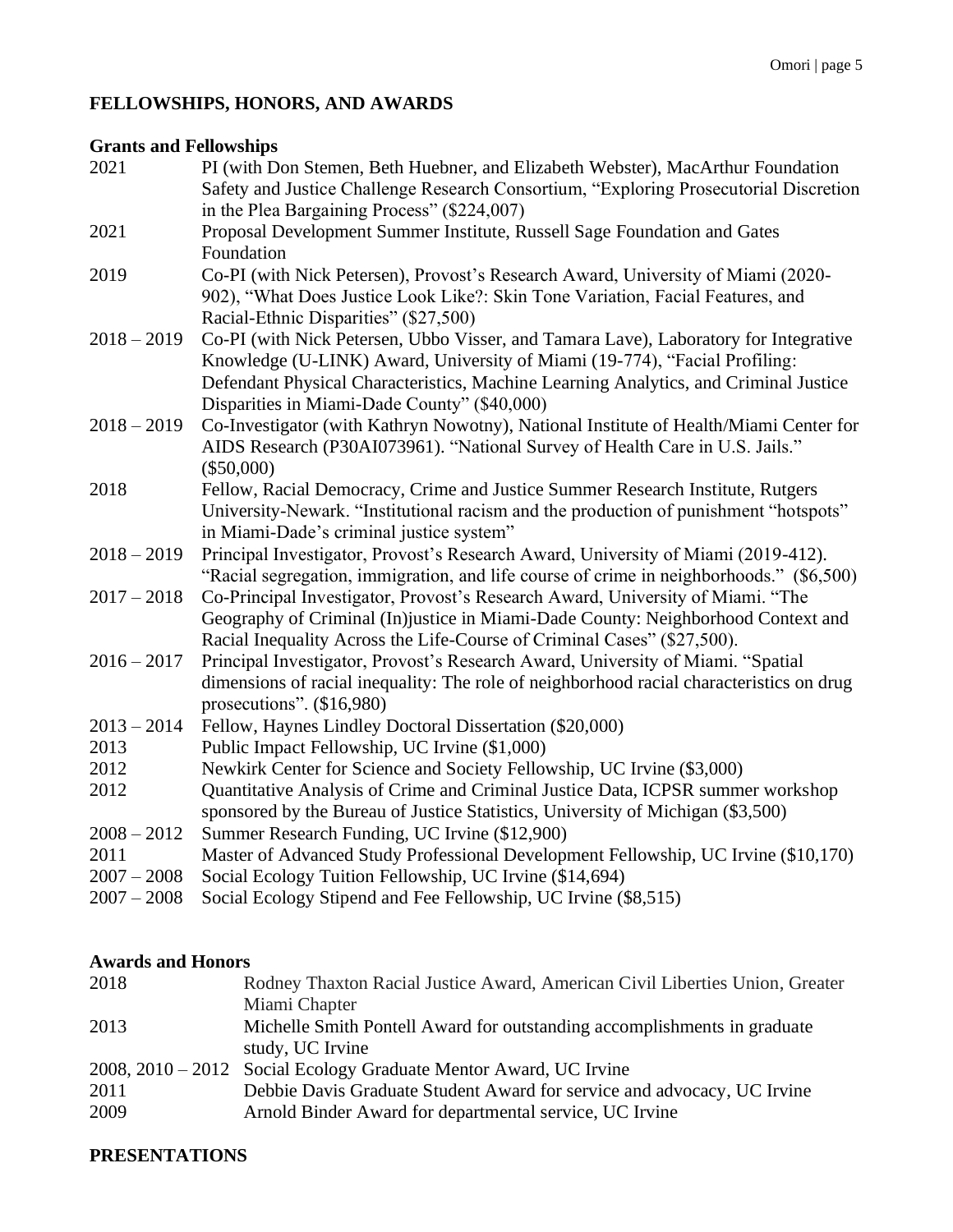- Omori, M. *The Persisting Penology of Racial Innocence in Sentencing Research*. Presentation at the American Society of Criminology, Washington DC, November 2020 (Cancelled due to COVID-19).
- Omori, M., Petersen, N. & Yan, S. *Algorithmic inequality? Examining how algorithms impact racial and ethnic disparities in criminal justice*. Presentation at the American Society of Criminology, Washington DC, November 2020 (Cancelled due to COVID-19).
- Omori, M., Nowotny, K., & Boessen, A. *The local context of the shifting welfare state*. Presentation at the In Our Backyards Symposium, Vera Institute of Justice, New York, NY, April 2020 (Cancelled due to COVID-19).
- Omori, M., & Petersen, N. *Building Million Dollar Blocks: Spatial and Racial Inequality from Arrest to Mass Incarceration.* Presentation at the American Society of Criminology, San Francisco, CA, November 2019.
- Lynch, M., Barno, M.†, & Omori, M. *Case Adjudication as Local Practice: Variation in the Impact of Policy Change.* Presentation at the American Society of Criminology, San Francisco, CA, November 2019.
- Petersen, N. & Omori, M. *Is the Process the Only Punishment? Racial-Ethnic Disparities in Mass Misdemeanor Case Processing*. Presentation at the American Society of Criminology, San Francisco, CA, November 2019.
- Nowotny, K., Omori, M., & Brinkley-Rubinstein, L. *Use of Medication-Assisted Therapy in US Jails: Results from a National Survey*. Presentation at the American Society of Criminology, San Francisco, CA, November 2019.
- Nowotny, K., Seide, K†, Hough, C.†, & Omori, M. *The National Survey of Health Care in U.S. Jails: An Overview of 'JailCare'.* Society for the Study of Social Problems (SSSP), August 2019, New York, NY.
- Omori, M. & Petersen, N. *Different people or disparate treatment?: Decomposing institutional mechanisms of racial and ethnic inequality in punishment*. Presentation at the American Society of Criminology, Atlanta, GA, November 2018.
- Petersen, N., Omori, M., & Lautenschlager, R.† *(Dis)order in the court: examining neighborhood disorder prosecutions in Miami-Dade County*. Presentation at the American Society of Criminology, Atlanta, GA, November 2018.
- Boessen, A., Omori, M., & Greene, C*.*† *Long-term dynamics of neighborhoods and crime: The role of education over 40 years*. Presentation at the American Society of Criminology, Atlanta, GA, November 2018.
- Nowotny, K., & Omori, M. *Who is providing health care to jail inmates?: Examining demographic, health, and criminal justice correlates to health care organizations in U.S. county jails*. Presentation at the Vera Institute of Justice Symposium, New York, NY, October 2018.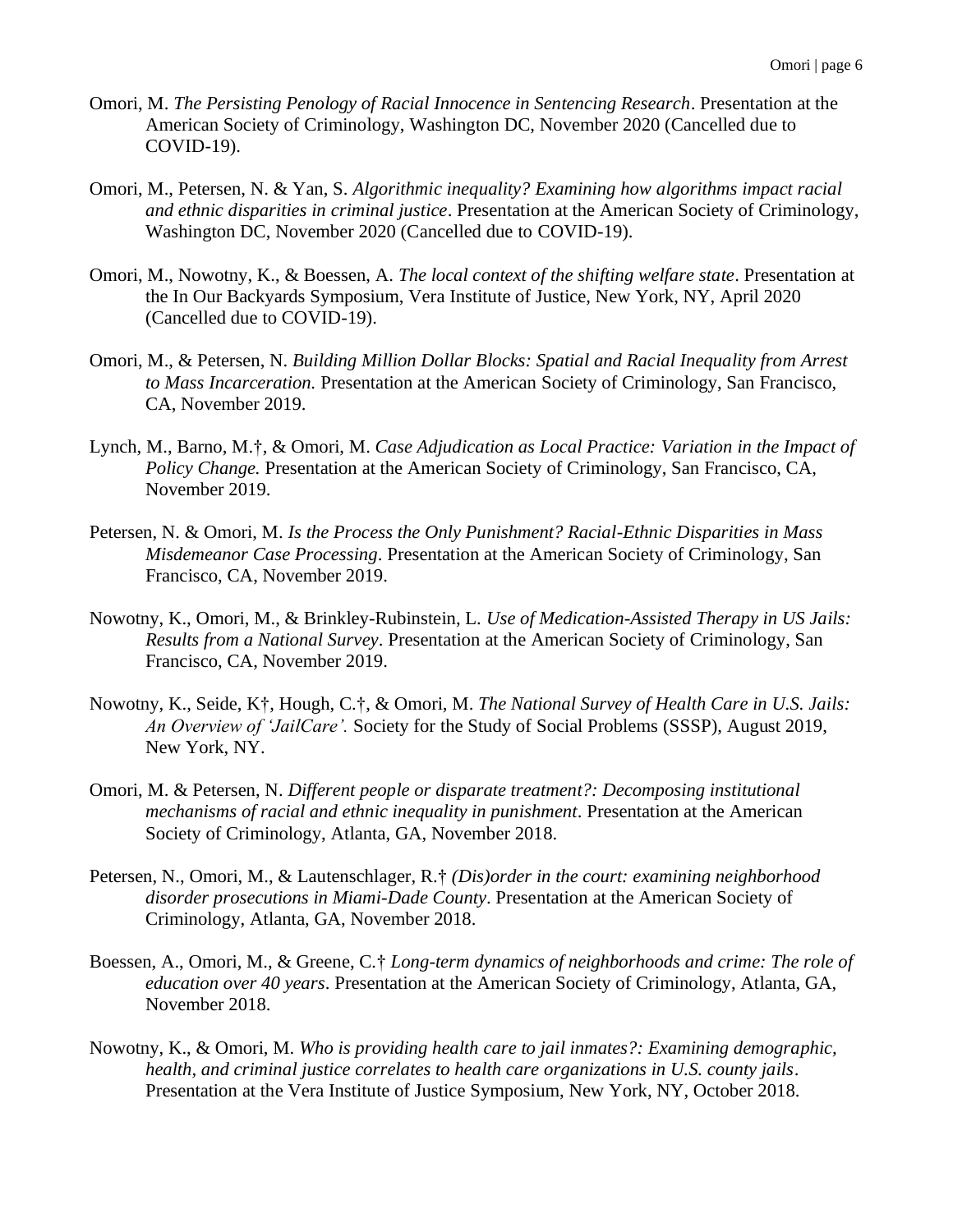- Omori, M. *Different people or disparate treatment? Decomposing institutional mechanisms of racial and ethnic inequality in punishment.* Presentation at the Racial Democracy, Crime & Justice Network meetings, Newark, NJ, July 2018.
- Petersen, N. & Omori, M. *The process is the punishment and the punishment is also the punishment: Racial and ethnic disparities in misdemeanor case processing.* Presentation at the Law and Society Association, Toronto, Canada, June 2018.
- Omori, M. *Miami Heat: Mechanisms of inequality and the production of punishment "hotspots" in Miami-Dade's criminal justice system*. Invited presentation at the Department of Sociology, Louisiana State University, Baton Rouge, LA, April 2018.
- Omori, M. & Petersen, N. *Miami Heat: Institutional and structural mechanisms of punishment "hotspots" in Miami-Dade.* Presentation at the Southern Sociological Society, New Orleans, LA, April 2018.
- Omori, M., Lautenschlager, R.†, & Lee, J. *Realigning Re-entry: Managing barriers, competing goals, and balancing roles with the Court-Assisted Re-Entry (CARE) Pilot Program*. Invited presentation at the International Therapeutic Jurisprudence Scholarly Workshop, Miami Gardens, FL, February 2018.
- Omori, M. & Petersen, N. *Cumulative racial and ethnic disadvantage in Miami-Dade County courts.*  Presentation at the American Society of Criminology, Philadelphia, PA, November 2017.
- Boessen, A. & Omori, M. *Crime and the life course of neighborhoods: a change would do you good?* Presentation at the American Society of Criminology, Philadelphia, PA, November 2017.
- Petersen, N. & Omori, M. *The Geography of criminal (in)justice in Miami-Dade County: Neighborhood context and racial inequality across the life-course of criminal cases*. Presentation at the Law and Society Association, Mexico City, Mexico, June 2016.
- Dahab, R.† & Omori, M. *Anti-Muslim discrimination as new racism: Religious convergence and nativist boundaries in America.* Presentation at the Arab American Studies Association Conference, Dearborn, MI, March 2017.
- Omori, M. & Lynch, M. *Crack as proxy: Aggressive federal drug prosecutions as institutional racism?*  Presentation at the American Society of Criminology, New Orleans, LA, November 2016.
- Roussell, A. & Omori, M. *Colorblind progress: Continuing the racial logic of the war on drugs.* Presentation at the Law and Society Association, New Orleans, LA, May 2016.
- Omori, M. & Roussell, A. *Postbellum Pharmacology?: Racial logic and new dimensions of drug regulation after the War on Drugs*. Presentation at the Penal Boundaries Workshop, Toronto, Canada, April 2016.
- Omori, M. *Spatial dimensions of racial inequality: The role of neighborhood characteristics on drug prosecutions*. Presentation at the American Society of Criminology, Washington DC, November 2015.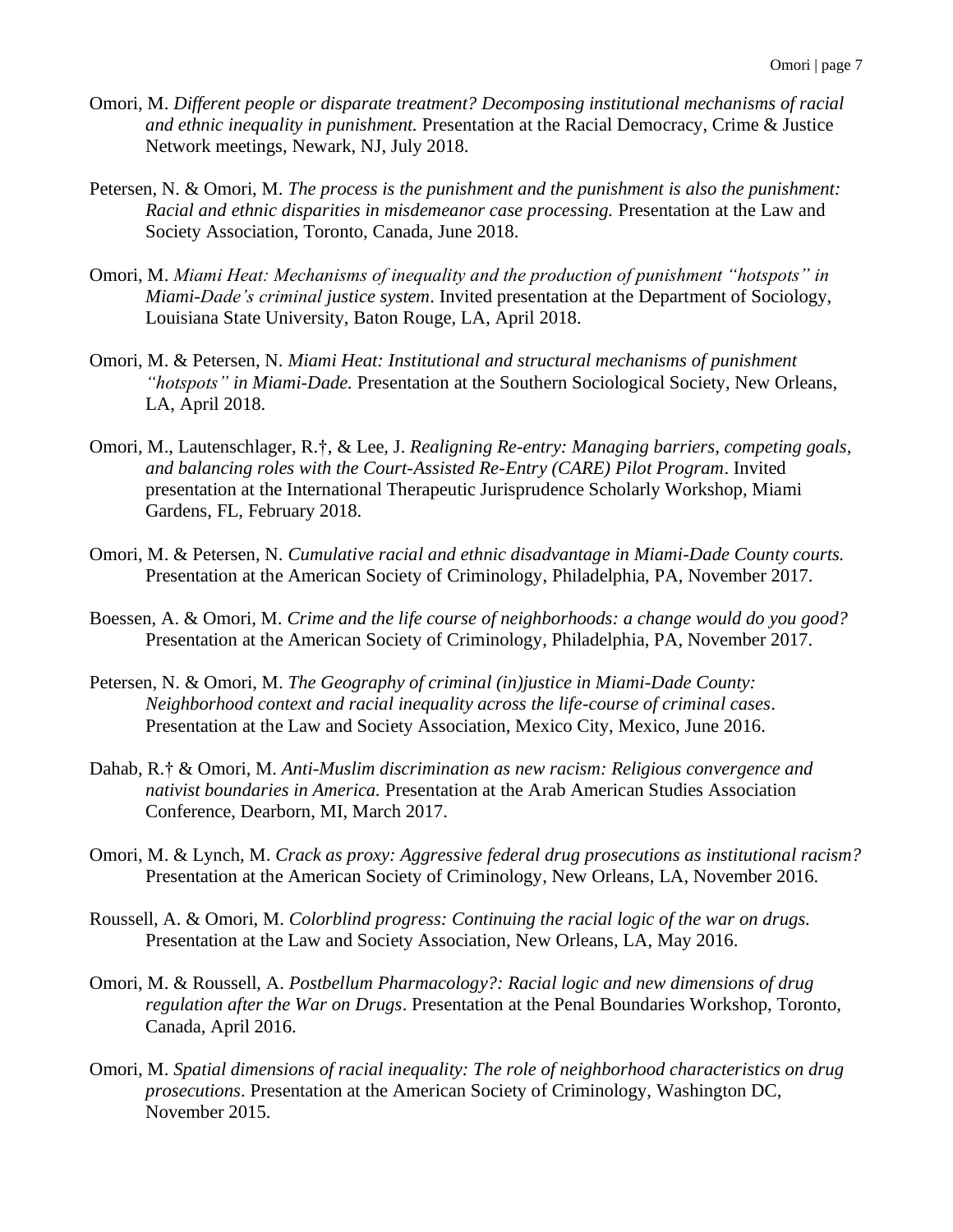- London, J., Verma, A., Smith, J., Omori, M., Reinarman, C., Lynch, M. *Reforming the "War on Drugs": Decriminalization, decarceration and demilitarization*. Roundtable at the American Society of Criminology, Washington DC, November 2015.
- Lynch, M. & Omori, M. *Reconceptualizing the Problem of Racism in Drug Law Enforcement: Federal Crack Prosecutions*. Invited poster presentation at the Research Coordination Network on Understanding Guilty Pleas, Albany, NY, June 2015.
- Omori, M., Gascón, L., Haerle, D., & Maxson, C. *Racialized Gangs: Colorblindness, risk, and social control.* Presentation at the Law and Society Association, Seattle, WA, May 2015.
- Omori, M. *Comparative (Dis)advantage: Processing racial inequality in state and federal courts.* Presentation at the American Society of Criminology, San Francisco, CA, November 2014.
- Huebner, B., Jackson, A.L., Meade, B., Omori, M., Painter-Davis, N., & Ray, B. *Tips for job market success.* Roundtable discussant at the American Society of Criminology, San Francisco, CA, November 2014.
- Omori, M. *Punishment as process: racial stratification of drug defendants.* Roundtable presentation at the American Sociological Association, San Francisco, CA, August 2014.
- Omori, M. *"Nickel and dimed" for drug crime: Cumulative racial inequality in state courts.* Presentation at the American Society of Criminology, Atlanta, GA, November 2013.
- Gascón, L., Omori, M., & Haerle, D. *Deconstructing violence: Racialized gangs in California's Division of Juvenile Justice*. Presentation at the American Society of Criminology, Atlanta, GA, November 2013.
- Omori, M & Roussell, A. *The slippery slope of addiction: Drug use trajectories over the life course.*  Presentation at the Contemporary Drug Problems Conference, Aarhus, Denmark, August 2013.
- Omori, M. *Amplifying racial inequality in court: Using selection models to examine race in court processes and outcomes.* Presentation at the Law and Society Association annual meeting, Boston, MA, May 2013.
- Omori, M., Gascón, L., & Haerle, D. *Racialized Gangs: Colorblindness, risk, and social control.*  Presentation at the American Society of Criminology, Chicago, IL, November 2012.
- Lynch, M. & Omori, M. *Legal change and sentencing norms in federal court: An examination of the impact of Booker and Kimbrough decisions*. Presentation at the Conference on Empirical Legal Studies, Palo Alto, CA, November 2012.
- Tartar II, J.R., Turner, S., Braithwaite, H., & Omori, M. *The California Parole Supervision and Rehabilitation Model: Translating Risk-Needs-Responsivity to Real-World Settings*. Presentation at the American Psychology-Law Society conference, San Juan, PR, March 2012.
- Omori, M., Gascón, L., Haerle, D., & Kang-Brown, J. *Crackin' ears and getting involved in "politics": Gangs and race in California youth correctional facilities*. Presentation at the Western Society of Criminology, Newport Beach, CA, February 2012.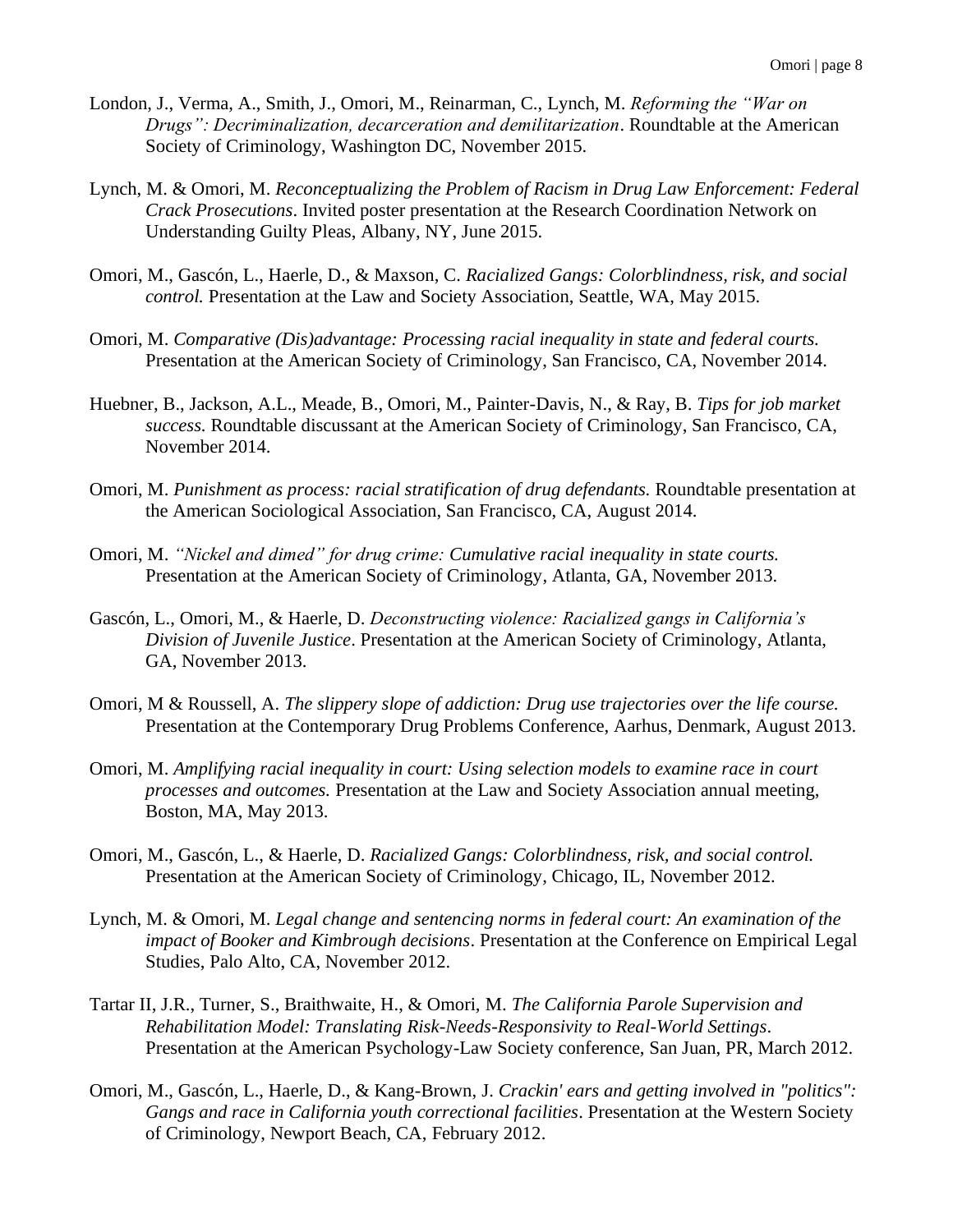- Lynch, M., & Omori, M. *Legal change and sentencing norms in federal court: An examination of the impact of Booker and Kimbrough decisions*. Presentation at the American Society of Criminology Annual Meeting, Washington, D.C., November 2011.
- Gascón, L. & Omori, M. *Get with the program: Language and culture within California's youth facilities*. Roundtable at the American Society of Criminology Annual Meeting, Washington, D.C., November 2011.
- Scott, D.W., Bradstreet, C.E., Maxson, C., Omori, M., & Reid, S. *It's complicated: Institutional and street gangs within DJJ*. Presentation at the American Society of Criminology Annual Meeting, Washington, D.C., November 2011.
- Tartar II, J.R., Braithwaite, H., Omori, M. & Turner, S. *Evaluating parole reform: Parole agent attitudes toward rehabilitation.* Poster presentation at the American Society of Criminology Annual Meeting, Washington, D.C., November 2011.
- Lynch, M. & Omori, M. *The changing "crack offender" in American federal law*. Presentation at the Contemporary Drug Problems Conference, Prato, Italy, October 2011.
- Roussell, A.P. & Omori, M. *Situating drug use over the lifecourse: Using empirical findings to build theory.* Presentation at the Annual Meeting of the Western Society of Criminology, Vancouver, BC, February 2011.
- Lynch, M., Verma, A., Omori, M., Roussell, A. & Valasik, M. *Race, justice, and reforming drug policy*. Roundtable at the American Society of Criminology Annual Meeting, San Francisco, CA, November 2010.
- Omori, M. & Turner, S. *Assessing the cost of GPS on high risk sex offender parolees.* Presentation at the Annual Meeting of the Western Society of Criminology, Honolulu, HI, February 2010.
- Omori, M. *Exploring influences and dimensions of methamphetamine legislation*. Presentation at American Society of Criminology Annual Meeting, Philadelphia, PA, November 2009.
- Omori, M. *Supply-side interventions versus demand-reduction policies: Assessing methamphetamine legislation in three states*. Poster presentation at American Society of Criminology Annual Meeting, Saint Louis, MO, November 2008.

#### **TEACHING EXPERIENCE AND PROFESSIONAL DEVELOPMENT**

#### **Courses Taught**

| Statistical Applications in Criminology and Criminal Justice, University of |
|-----------------------------------------------------------------------------|
| Missouri-St. Louis                                                          |
| Multivariate Statistics, University of Missouri-St. Louis                   |
| Law and Social Control, University of Missouri-St. Louis                    |
| Advanced Sociological Statistics I (Econometrics), University of Miami      |
| The Criminal Justice System, University of Miami                            |
|                                                                             |

*Undergraduate*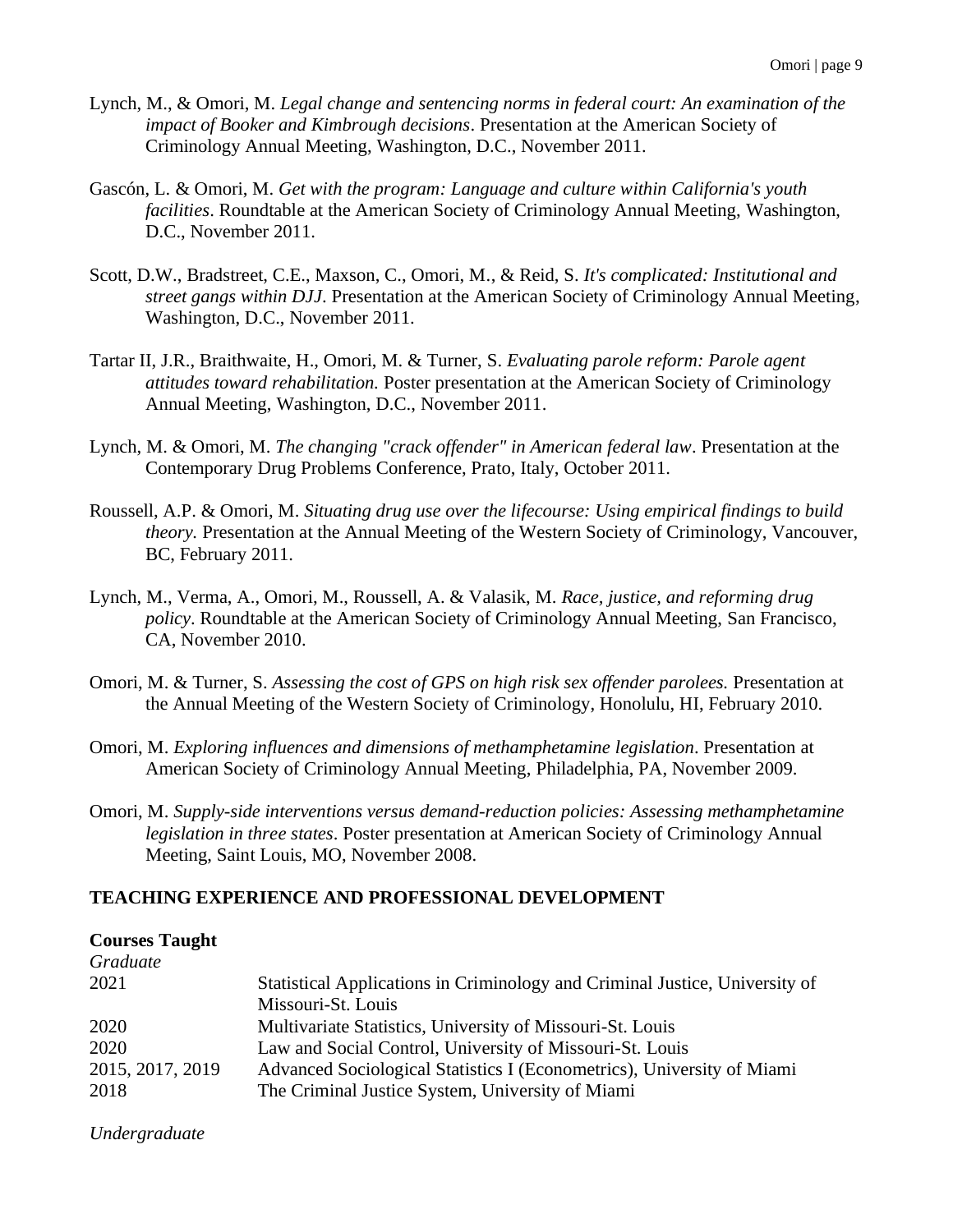| 2019, 2020, 2021 | Statistical Analysis in Criminology and Criminal Justice, University of |  |  |
|------------------|-------------------------------------------------------------------------|--|--|
|                  | Missouri-St. Louis                                                      |  |  |
| 2019             | Sociology of Law, University of Missouri-St. Louis                      |  |  |
| $2015 - 2019$    | Quantitative Methods for Sociologists, University of Miami              |  |  |
| 2015, 2016       | Criminology: Law and Society, University of Miami                       |  |  |
| 2013             | Drugs, Crime, and Social Control, University of California, Irvine      |  |  |

## **Teaching Assistant**

| Graduate   |                                                                      |
|------------|----------------------------------------------------------------------|
| 2013       | Applied Statistics (online course), University of California, Irvine |
| 2009, 2013 | Data Analysis II (Econometrics), University of California, Irvine    |
| 2009, 2012 | Data Analysis I (Introductory), University of California, Irvine     |
| 2012       | Structural Equation Modeling, University of California, Irvine       |
| 2009, 2010 | Research Methods, University of California, Irvine                   |

## *Undergraduate*

| Research Design (online course), University of California, Irvine     |
|-----------------------------------------------------------------------|
| Cybercrimes, University of California, Irvine                         |
| Victimless Crimes, University of California, Irvine                   |
| Prisons, Punishment and Corrections, University of California, Irvine |
| Crime and Public Policy, University of California, Irvine             |
|                                                                       |

## **Teaching Enhancement and Course Development**

| $2020$ – Present | Statistics Faculty Learning Community, University of Missouri-St. Louis |
|------------------|-------------------------------------------------------------------------|
| 2017             | Student Generated Media Faculty Learning Community, University of Miami |
| 2008             | Graduate Research Methods course development (online course)            |

## **Workshops and Guest Lectures**

| Critical Race Theory, University of Missouri-St. Louis                                     |
|--------------------------------------------------------------------------------------------|
| Job Market Workshop (with Kathryn Nowotny), University of Miami Sociology                  |
| Department                                                                                 |
| Grant Workshop (with Kathryn Nowotny), University of Miami Sociology                       |
| Department                                                                                 |
| Invited panelist (with Nick Petersen), Unequal Treatment: Racial and ethnic                |
| disparities in Miami-Dade criminal justice, Disparities (in)Justice training program,      |
| Hosted by Miami-Dade Public Defender Carlos Martinez, Miami Dade College                   |
| Guest lecture (with Nick Petersen), Racial and ethnic inequalities in Miami-Dade           |
| County's criminal justice system, University of Miami School of Law                        |
| Guest lecture (with Nick Petersen), Racial and ethnic inequalities in Miami-Dade           |
| County's criminal justice system, University of Miami School of Law                        |
| Guest lecture (with Nick Petersen), Inside the Miami-Dade criminal justice system:         |
| Racial and ethnic disparities, University of Miami School of Law                           |
| Grant, Fellowship, and Writing Workshop, University of Miami Sociology                     |
| Department                                                                                 |
| Guest lecture, <i>Gender and race in the academy</i> , University of Miami Sociology       |
| Department                                                                                 |
| Guest lecture, <i>History of methamphetamine policy</i> , University of California, Irvine |
| Intro to Stata Workshop, University of California, Irvine                                  |
| Stata Data Cleaning Workshop, University of California, Irvine                             |
| Guest lecture, <i>Coding and secondary data</i> , University of California, Irvine         |
|                                                                                            |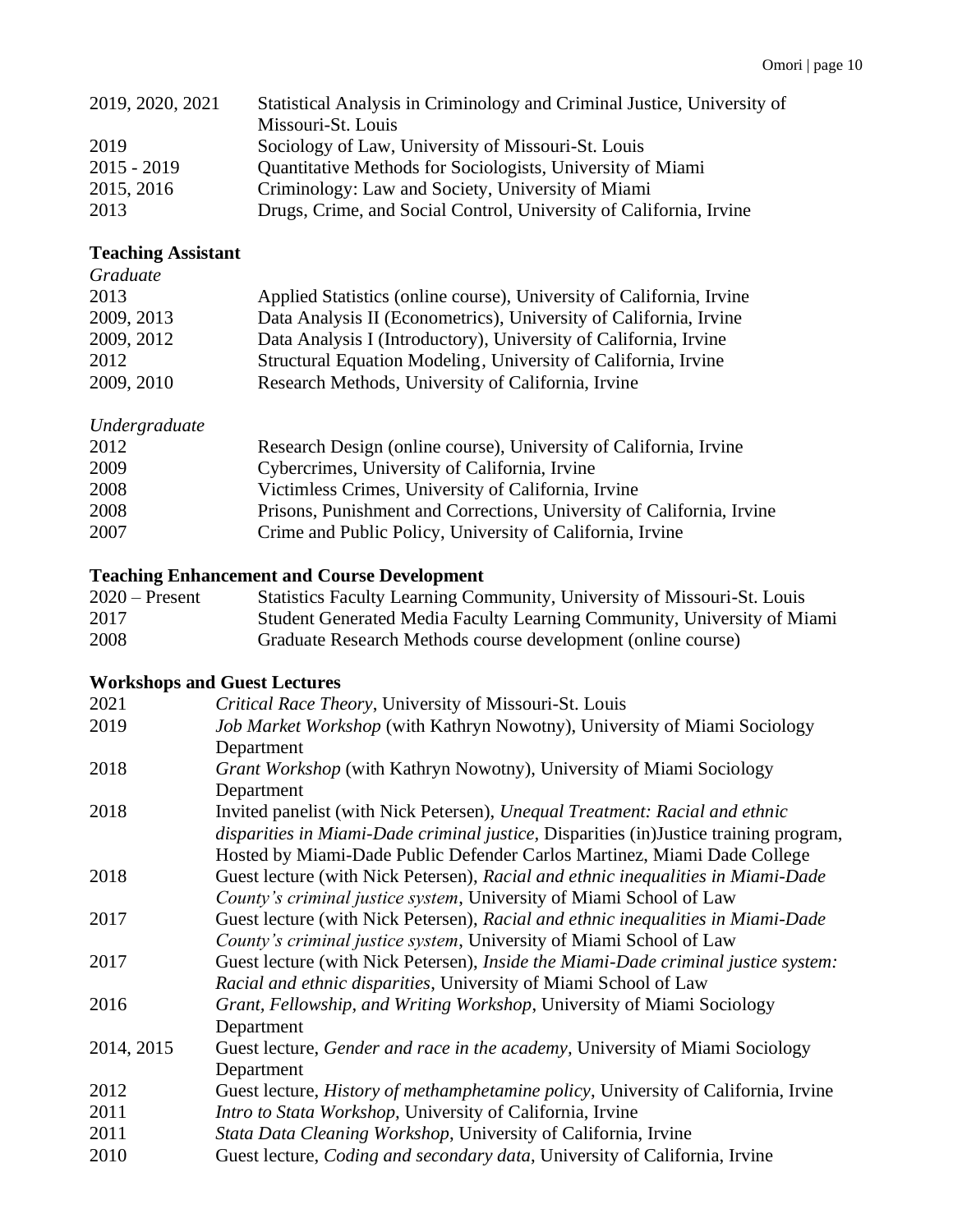#### **SERVICE AND PROFESSIONAL MEMBERSHIPS**

#### **Departmental Service**

- 2020 Present Racial Equity Committee, University of Missouri-St. Louis
- 2019 Present Graduate Committee, University of Missouri-St. Louis
- 2017 2019 Criminology and Criminal Justice MS Planning Committee, University of Miami
- 2014 2019 Criminology Committee, University of Miami
- 2017 2018 Comprehensive Exam Committee, University of Miami
- 2016 2018 Colloquium Committee chair, University of Miami
- 2016 2017 Graduate Writing Workshop, University of Miami
- 2014 2016 Colloquium Committee, University of Miami
- 2015 2016 Faculty Evaluation Committee, University of Miami
- $2010 2014$  Criminology, Law & Society Graduate Peer Mentoring Award, UC Irvine
- 2009 2012 Workshops, IRB, and Grants Committee, UC Irvine
- 2010 2011 Criminology, Law & Society department graduate student representative, UC Irvine
- 2010 2011 Comprehensive Exam Committee, UC Irvine
- 2008 2010 Graduate Recruitment Coordinator, UC Irvine
- 2008 2010 Graduate Peer Mentor Coordinator, UC Irvine

#### **University and Discipline Service**

|               | 2020 – Present Division of Corrections and Sentencing Mentoring for Success, American Society of |
|---------------|--------------------------------------------------------------------------------------------------|
|               | Criminology                                                                                      |
| 2020          | Fall Research Panel, University of Missouri, St. Louis                                           |
| $2019 - 2020$ | American Society of Criminology Annual Meeting Program Committee, Law Making                     |
|               | and Legal Change Sub-Area Chair                                                                  |
| $2019 - 2020$ | Early Career Research Network, University of Missouri, St. Louis                                 |
| 2019          | McKnight Doctoral Mid-Year Research and Writing Conference Discussant                            |
| 2018          | Summer Research Program for Underrepresented Minorities and Women Faculty                        |
|               | Mentor, University of Miami                                                                      |
| 2015          | Evaluation Committee on the Social Sciences, University of Miami                                 |
| $2011 - 2014$ | Diverse Educational Community and Doctoral Experience (DECADE) Committee,                        |
|               | <b>UC</b> Irvine                                                                                 |

#### **Community Service**

| 2020 – Present COVID Prison Project                                                               |
|---------------------------------------------------------------------------------------------------|
| 2016 – Present Racial Disparities Project, Police Practices Group, American Civil Liberties Union |
| Data Assistance, Miami-Dade Public Defender's Office                                              |
| Court-Assisted Re-Entry (CARE) Program Evaluation, Southern District of Florida                   |
|                                                                                                   |

#### **Journal Service**

Editorial Board member, *Social Currents*

Ad hoc reviewer: *American Sociological Review, Contemporary Drug Problems, Criminology, Criminology & Public Policy ,International Journal of Drug Policy, Journal of Contemporary Criminal Justice, Journal of Drug Issues, Journal of Quantitative Criminology, Journal of Research in Crime and Delinquency, Justice Quarterly, Law & Policy, Law & Society Review*, *Punishment &*